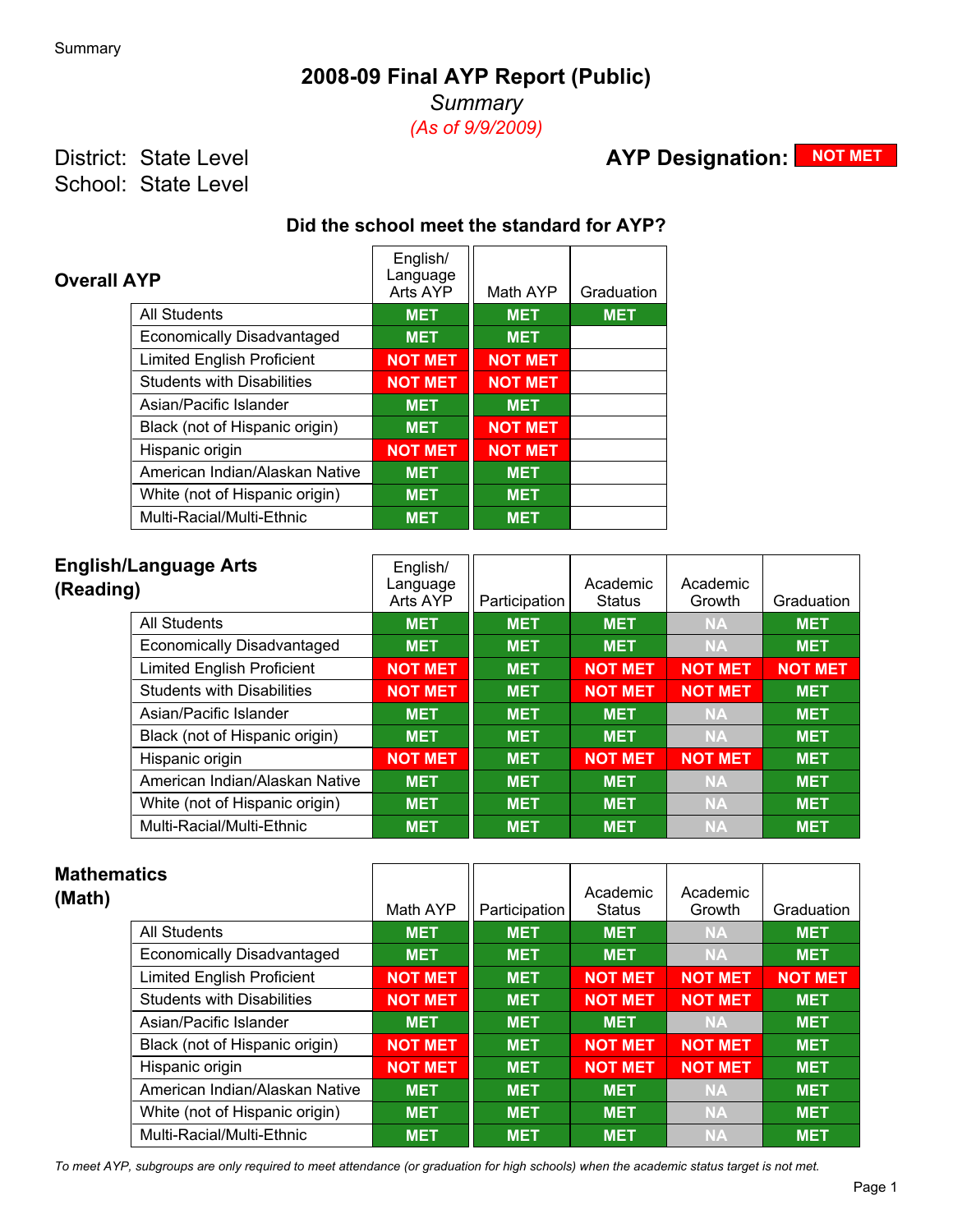## **2008-09 Final AYP Report (Public)** *Reading Knowledge and Skills Details*

### District: State Level School: State Level

# **Participation Target: 95%**

| <b>Participation</b>              |               | Participation |        | Non Participation |       | Participation | Participation |  |
|-----------------------------------|---------------|---------------|--------|-------------------|-------|---------------|---------------|--|
|                                   | Participation | $07-08$       | 08-09  | $07-08$           | 08-09 | Denominator   | Rate          |  |
| All Students                      | <b>MET</b>    | 297250        | 298297 | 2654              | 1945  | 600146        | 99            |  |
| Economically Disadvantaged        | <b>MET</b>    | 135686        | 144493 | 1008              | 860   | 282047        | 99            |  |
| <b>Limited English Proficient</b> | <b>MET</b>    | 38074         | 38438  | 235               | 215   | 76962         | 99            |  |
| <b>Students with Disabilities</b> | <b>MET</b>    | 43677         | 44963  | 971               | 694   | 90305         | 98            |  |
| Asian/Pacific Islander            | <b>MET</b>    | 14110         | 14525  | 86                | 63    | 28784         | 99            |  |
| Black (not of Hispanic origin)    | <b>MET</b>    | 8771          | 8707   | 147               | 91    | 17716         | 99            |  |
| Hispanic origin                   | <b>MET</b>    | 50196         | 51588  | 436               | 387   | 102607        | 99            |  |
| American Indian/Alaskan Native    | <b>MET</b>    | 6228          | 5958   | 97                | 74    | 12357         | 99            |  |
| White (not of Hispanic origin)    | <b>MET</b>    | 205480        | 203745 | 1726              | 1258  | 412209        | 99            |  |
| Multi-Racial/Multi-Ethnic         | <b>MET</b>    | 7402          | 9125   | 57                | 4     | 16588         | 100           |  |

*The participation target may be met using either a two-year or the current year participation rate.*

#### **ELA Target: 60%**

|                                   |                           |         | 2007-2008 | 2008-2009 |        |                                         |                        |                    |                           |
|-----------------------------------|---------------------------|---------|-----------|-----------|--------|-----------------------------------------|------------------------|--------------------|---------------------------|
| <b>Academic Status</b>            | Academic<br><b>Status</b> | # Tests | # Met     | # Tests   | # Met  | Year(s) of<br>data for<br>lbest statusl | % Met<br><b>Status</b> | Margin<br>of Error | Adjusted<br><b>Status</b> |
| <b>All Students</b>               | <b>MET</b>                | 286587  | 216630    | 288689    | 223731 | 2007-2009                               | 76.55                  | 0.21               | 76.76                     |
| <b>Economically Disadvantaged</b> | <b>MET</b>                | 129436  | 83633     | 138371    | 93537  | 2007-2009                               | 66.16                  | 0.31               | 66.47                     |
| <b>Limited English Proficient</b> | <b>NOT MET</b>            | 35156   | 16491     | 36114     | 17801  | 2007-2009                               | 48.12                  | 0.60               | 48.72                     |
| <b>Students with Disabilities</b> | <b>NOT MET</b>            | 42270   | 19273     | 43417     | 20455  | 2007-2009                               | 46.36                  | 0.55               | 46.92                     |
| Asian/Pacific Islander            | <b>MET</b>                | 13371   | 10727     | 13885     | 11338  | 2007-2009                               | 80.95                  | 0.98               | 81.93                     |
| Black (not of Hispanic origin)    | <b>MET</b>                | 8289    | 5202      | 8246      | 5301   | 2007-2009                               | 63.52                  | 1.26               | 64.78                     |
| Hispanic origin                   | <b>NOT MET</b>            | 47521   | 26614     | 49466     | 29239  | 2007-2009                               | 57.59                  | 0.52               | 58.11                     |
| American Indian/Alaskan Native    | <b>MET</b>                | 5936    | 3994      | 5696      | 3983   | 2007-2009                               | 68.58                  | 1.50               | 70.07                     |
| White (not of Hispanic origin)    | <b>MET</b>                | 199506  | 160712    | 198153    | 163189 | 2007-2009                               | 81.45                  | 0.26               | 81.71                     |
| Multi-Racial/Multi-Ethnic         | <b>MET</b>                | 7146    | 5609      | 8838      | 7054   | 2007-2009                               | 79.22                  | 1.28               | 80.50                     |

| <b>Academic Growth</b>            | Academic<br>Growth | 2007-2008<br>% Met | 2008-2009<br>% Met | Change in<br>% Met | Growth<br>Target |
|-----------------------------------|--------------------|--------------------|--------------------|--------------------|------------------|
| <b>All Students</b>               | <b>NA</b>          | 75.59              | 77.50              | 1.91               | 2.44             |
| <b>Economically Disadvantaged</b> | <b>NA</b>          | 64.61              | 67.60              | 2.99               | 3.54             |
| <b>Limited English Proficient</b> | <b>NOT MET</b>     | 46.91              | 49.29              | 2.38               | 5.31             |
| <b>Students with Disabilities</b> | <b>NOT MET</b>     | 45.59              | 47.11              | 1.52               | 5.44             |
| Asian/Pacific Islander            | <b>NA</b>          | 80.23              | 81.66              | 1.43               | 1.98             |
| Black (not of Hispanic origin)    | <b>NA</b>          | 62.76              | 64.29              | 1.53               | 3.72             |
| Hispanic origin                   | <b>NOT MET</b>     | 56.00              | 59.11              | 3.10               | 4.40             |
| American Indian/Alaskan Native    | <b>NA</b>          | 67.28              | 69.93              | 2.64               | 3.27             |
| White (not of Hispanic origin)    | <b>NA</b>          | 80.55              | 82.36              | 1.80               | 1.94             |
| Multi-Racial/Multi-Ethnic         | <b>NA</b>          | 78.49              | 79.81              | 1.32               | 2.15             |

*Academic growth is calculated using the percentage of students in 2007-08 and 2008-09 meeting achievement standards adopted 3/15/07.*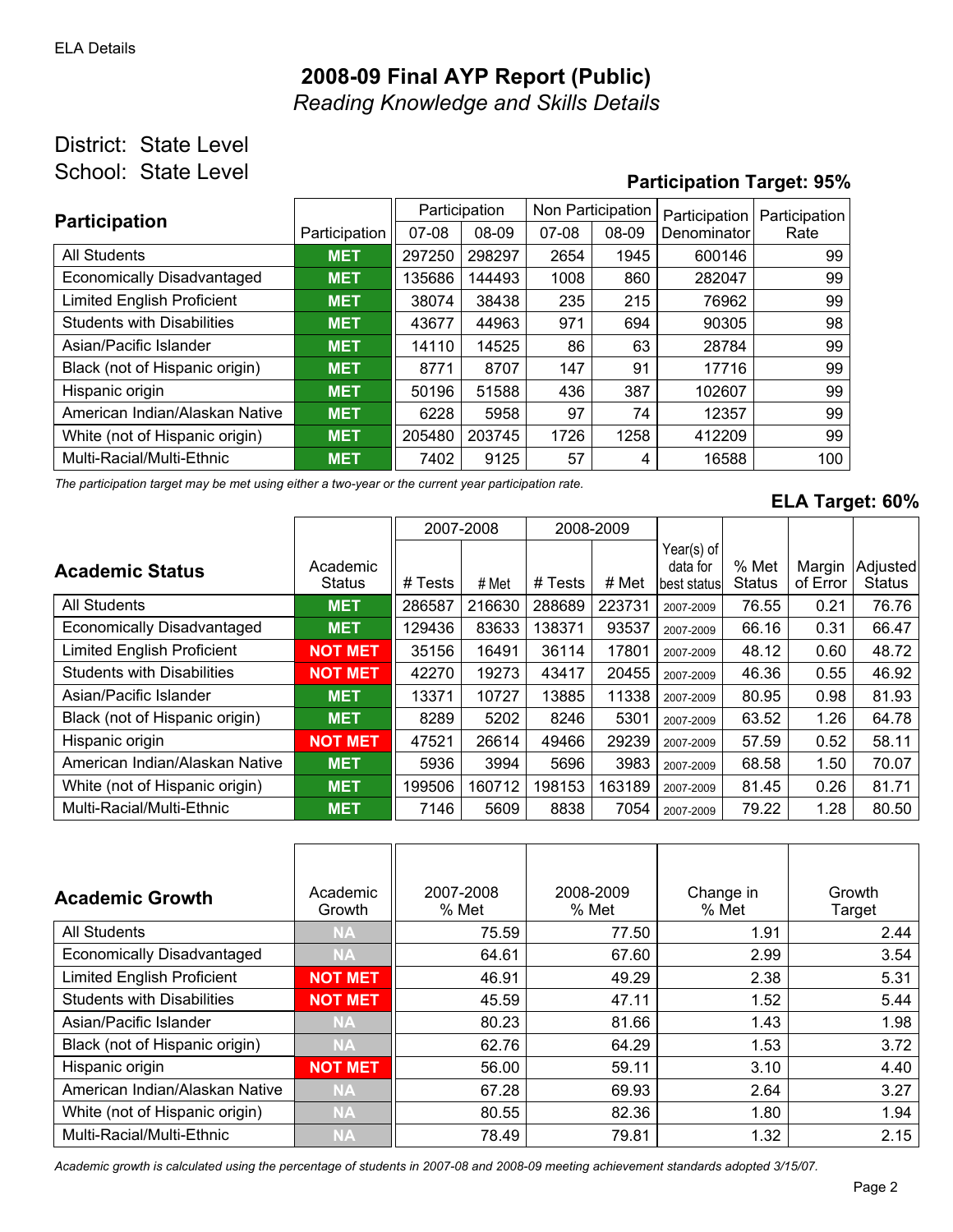## **2008-09 Final AYP Report (Public)** *Mathematics Knowledge and Skills Details*

### District: State Level School: State Level

### **Participation Target: 95%**

| <b>Participation</b>              |               | Participation |        | Non Participation |       | Participation | Participation |  |
|-----------------------------------|---------------|---------------|--------|-------------------|-------|---------------|---------------|--|
|                                   | Participation | $07-08$       | 08-09  | $07-08$           | 08-09 | Denominator   | Rate          |  |
| All Students                      | <b>MET</b>    | 296818        | 298112 | 3032              | 2086  | 600048        | 99            |  |
| Economically Disadvantaged        | <b>MET</b>    | 135538        | 144408 | 1170              | 929   | 282045        | 99            |  |
| <b>Limited English Proficient</b> | <b>MET</b>    | 38008         | 38408  | 304               | 236   | 76956         | 99            |  |
| <b>Students with Disabilities</b> | <b>MET</b>    | 43640         | 44979  | 1042              | 687   | 90348         | 98            |  |
| Asian/Pacific Islander            | <b>MET</b>    | 14078         | 14500  | 128               | 85    | 28791         | 99            |  |
| Black (not of Hispanic origin)    | <b>MET</b>    | 8760          | 8695   | 158               | 98    | 17711         | 99            |  |
| Hispanic origin                   | <b>MET</b>    | 50120         | 51563  | 490               | 390   | 102563        | 99            |  |
| American Indian/Alaskan Native    | <b>MET</b>    | 6220          | 5949   | 108               | 81    | 12358         | 98            |  |
| White (not of Hispanic origin)    | <b>MET</b>    | 205202        | 203629 | 1971              | 1368  | 412170        | 99            |  |
| Multi-Racial/Multi-Ethnic         | <b>MET</b>    | 7404          | 9165   | 61                | 4     | 16634         | 100           |  |

*The participation target may be met using either a two-year or the current year participation rate.*

#### **Math Target: 59%**

|                                   |                           |         | 2007-2008 | 2008-2009 |        |                                         |                        |                    |                           |
|-----------------------------------|---------------------------|---------|-----------|-----------|--------|-----------------------------------------|------------------------|--------------------|---------------------------|
| <b>Academic Status</b>            | Academic<br><b>Status</b> | # Tests | # Met     | # Tests   | # Met  | Year(s) of<br>data for<br>lbest statusl | % Met<br><b>Status</b> | Margin<br>of Error | Adjusted<br><b>Status</b> |
| <b>All Students</b>               | <b>MET</b>                | 286263  | 206495    | 288550    | 212299 | 2007-2009                               | 72.86                  | 0.21               | 73.07                     |
| <b>Economically Disadvantaged</b> | <b>MET</b>                | 129333  | 79323     | 138309    | 87997  | 2007-2009                               | 62.52                  | 0.31               | 62.83                     |
| <b>Limited English Proficient</b> | <b>NOT MET</b>            | 35176   | 17612     | 36143     | 18716  | 2007-2009                               | 50.94                  | 0.60               | 51.54                     |
| <b>Students with Disabilities</b> | <b>NOT MET</b>            | 42246   | 18410     | 43442     | 19410  | 2007-2009                               | 44.14                  | 0.55               | 44.69                     |
| Asian/Pacific Islander            | <b>MET</b>                | 13370   | 11003     | 13887     | 11452  | 2007-2009                               | 82.38                  | 0.98               | 83.36                     |
| Black (not of Hispanic origin)    | <b>NOT MET</b>            | 8285    | 4674      | 8251      | 4624   | 2007-2009                               | 56.23                  | 1.26               | 57.48                     |
| Hispanic origin                   | <b>NOT MET</b>            | 47502   | 26202     | 49452     | 28496  | 2007-2009                               | 56.42                  | 0.52               | 56.93                     |
| American Indian/Alaskan Native    | <b>MET</b>                | 5931    | 3674      | 5697      | 3571   | 2007-2009                               | 62.31                  | 1.50               | 63.80                     |
| White (not of Hispanic origin)    | <b>MET</b>                | 199242  | 152151    | 198028    | 154183 | 2007-2009                               | 77.11                  | 0.26               | 77.37                     |
| Multi-Racial/Multi-Ethnic         | <b>MET</b>                | 7145    | 5273      | 8864      | 6613   | 2007-2009                               | 74.25                  | 1.28               | 75.52                     |

| <b>Academic Growth</b>            | Academic<br>Growth | 2007-2008<br>% Met | 2008-2009<br>% Met | Change in<br>% Met | Growth<br>Target |
|-----------------------------------|--------------------|--------------------|--------------------|--------------------|------------------|
| All Students                      | <b>NA</b>          | 72.13              | 73.57              | 1.44               | 2.79             |
| <b>Economically Disadvantaged</b> | <b>NA</b>          | 61.33              | 63.62              | 2.29               | 3.87             |
| <b>Limited English Proficient</b> | <b>NOT MET</b>     | 50.07              | 51.78              | 1.71               | 4.99             |
| <b>Students with Disabilities</b> | <b>NOT MET</b>     | 43.58              | 44.68              | 1.10               | 5.64             |
| Asian/Pacific Islander            | <b>NA</b>          | 82.30              | 82.47              | 0.17               | 1.77             |
| Black (not of Hispanic origin)    | <b>NOT MET</b>     | 56.42              | 56.04              | $-0.37$            | 4.36             |
| Hispanic origin                   | <b>NOT MET</b>     | 55.16              | 57.62              | 2.46               | 4.48             |
| American Indian/Alaskan Native    | <b>NA</b>          | 61.95              | 62.68              | 0.74               | 3.81             |
| White (not of Hispanic origin)    | <b>NA</b>          | 76.36              | 77.86              | 1.49               | 2.36             |
| Multi-Racial/Multi-Ethnic         | <b>NA</b>          | 73.80              | 74.61              | 0.81               | 2.62             |

*Academic growth is calculated using the percentage of students in 2007-08 and 2008-09 meeting achievement standards adopted 3/15/07.*